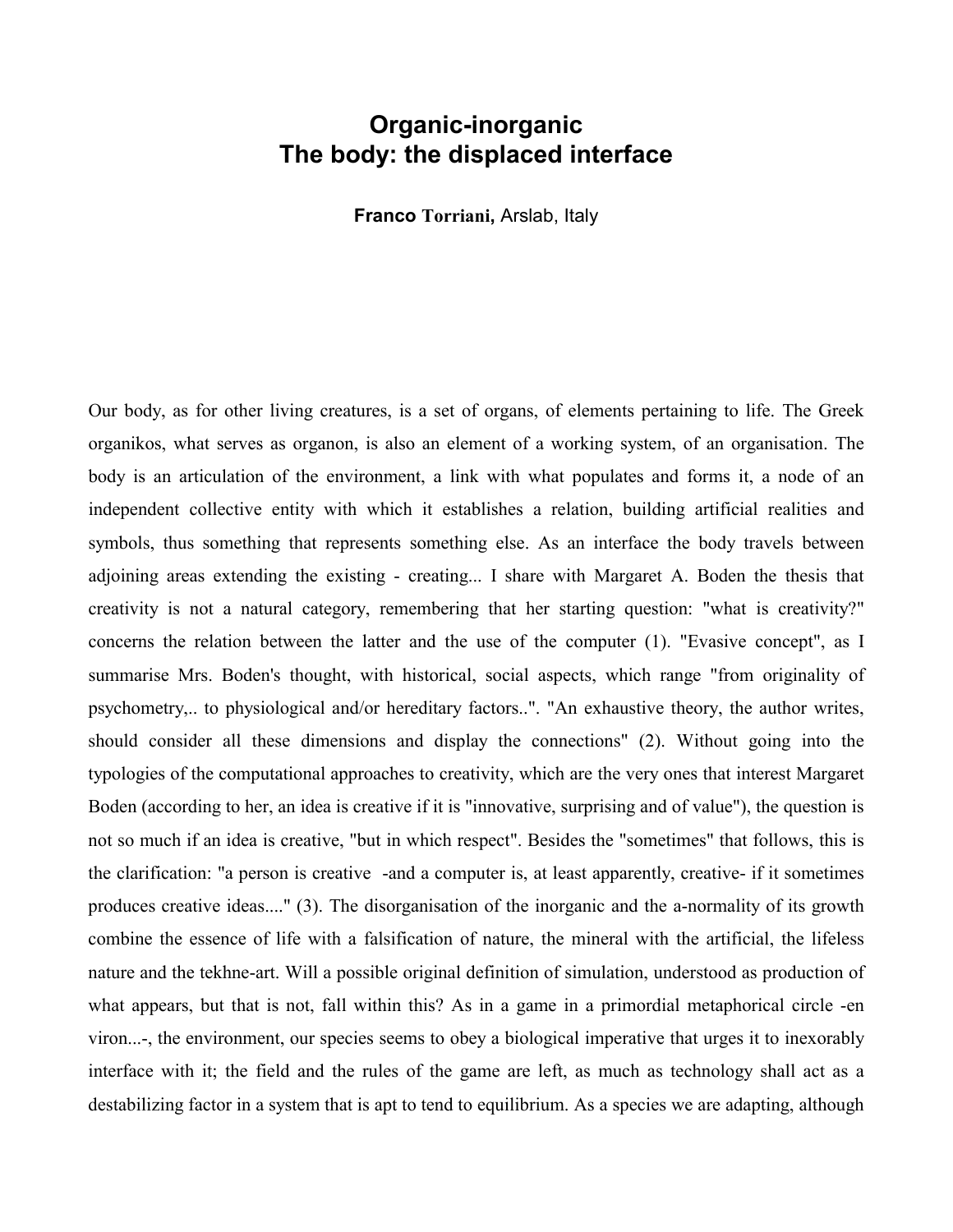sometimes only partially, to the widespread existence of sensitive and inorganic environments which are experienced by us, as by others like us, as nodes, as interfaces. The difference with the past is that a possible, further creativity does exist, based on computer science; even though, from Turning onwards, we question and debate the limits beyond which computers would not be able to calculate. If the tekhne-art is both a physical and symbolic production of something and a cognitive process, the actions needed for all this fall within history, an approach with echoes of existentialism and anti-positivism, I admit.... The WEB, the membrane, allows the body a centrality which is relative and, at the same time, illusive and reassuring, thanks to the presence of the other, or rather, "to the remote presence of the other" as Edoardo Kac points out. According to this genial and unusual American artist, this is the reassurance delivered by telecommunication based on the exchange audio-visual information. "Telepresence -Kac writes- by mixing telecommunication media with tele-robotics and with the hardware remote control, allows us to have a presence feeling in a remote space....". According to him Telepresence Art would have the potential of reconcile "the metaphysical inclination of the cybernetic space with the phenomenological conditions of the physical environment". I agree with what according to me seems to be an assumption of his, which is that if you don't keep into consideration the hypothesis of a "machine consciousness" -hypothesis with an unlikely outcome-, "the a priori determination of the computer's or device's behaviour prevents a real sensitive answer, a surprise and a synergetic interaction" (4). The body acts as an interface in the fluid thresholds of a chaotic system and, as much as it can be considered "neuter", the fading of the borderline between organic and inorganic turns it even more into a machine and into a node of a reticular system. The interface is not, anyhow, just a thing that acts in an area placed, as if it was a door, between adjacent regions, inter-acting and connecting them. When the interface is a body it is also an abstract body, a body suspended in its movement and existence between abstraction and human sensual dimension, as Oskar Schlemmer grandiosely sensed. The tekhne-art has contributed to supply a continuous, or it rather be better to say discontinuous, anagram of the body! It's interesting, perhaps forcing the Austrian artist and theoretician Peter Weibel's intentions, to imagine a route of the arts in the transformations concerning der anagrammatische Koerper. The one suggested by Weibel is a media construction of the body based on four phases 1) Die Schrift des Koerpers lesen:Vereinzelung, 2) Der Koerper schreiben: Rekombination, 3)Den Koerper korrekturlesen: der Cyborg, 4) Den Koerper kopieren: der virtuelle Koerper (5). Interpretation that in my opinion is very much connected with the noble movements of Modernity and to their consequences, a possible -I would add- neo-Modernity based on an all-embracing digitalisation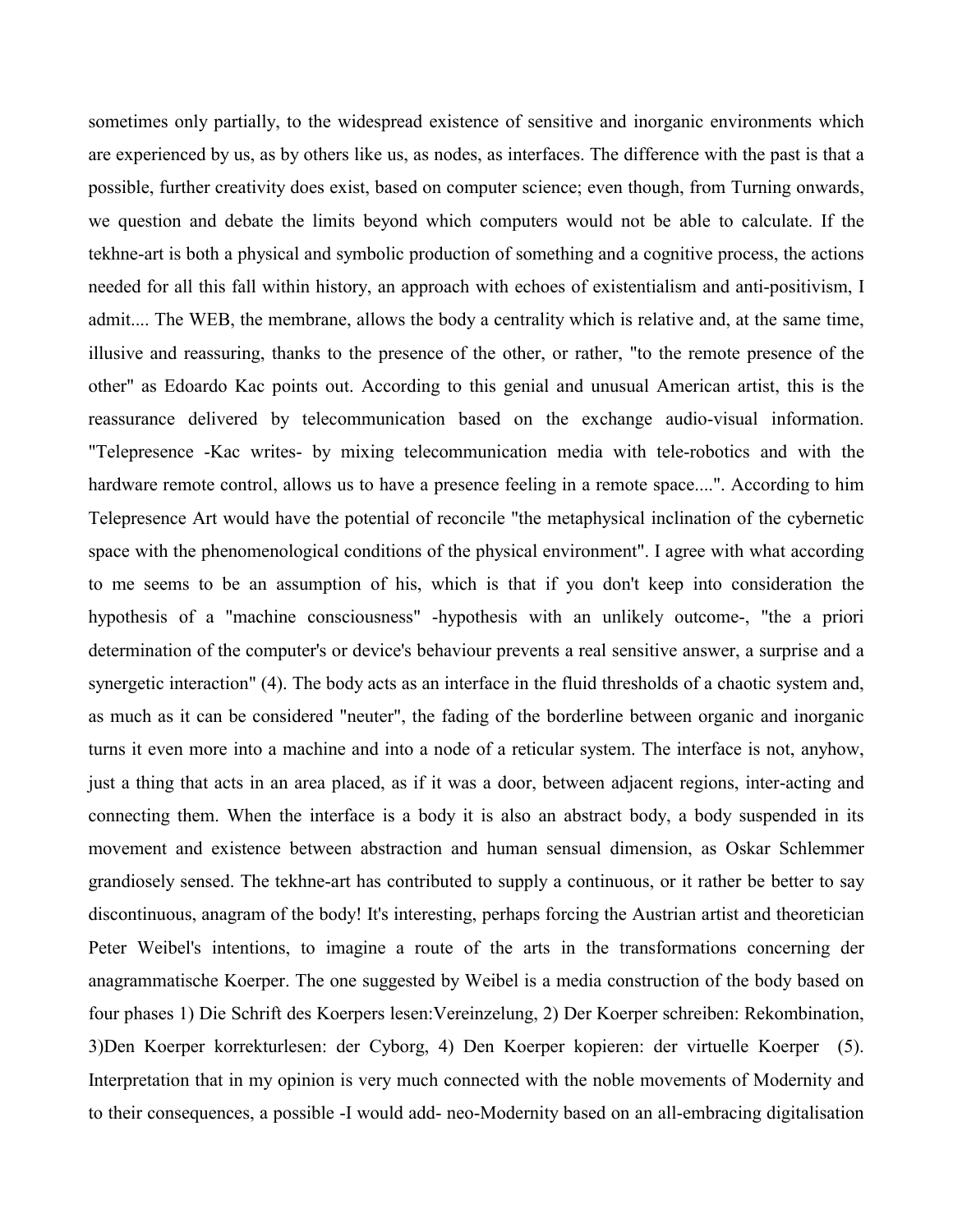process long in progress. As mentioned above, the body, not only compared with matter, as in Schlemmer's intuition, but conjunction node itself in a system in which the certainty of the limit between organic and inorganic has been lost, can no longer be configured -unless for in a laboratory- as a defined, isolated (will this be the meaning that Weibel suggests while writing Vereinzelung?) element. Moreover, it has to be underlined how the term used by Weibel includes, and in this point I consider it very pertinent, separation and sporadicity. As an interface the body participates, takes part, it can't stay neutral, "idle" or be au point mort, as we can say in a couple of vehicular languages! It derives back from the origin of the historical reflection to assert that organic and inorganic don't express, after all, nothing else than the incessant comparison between orderly elements and non orderly elements. For the Egyptians, Barbara Russo writes, "the world was based on the dichotomy between orderly and not orderly". Their presence is simultaneous: "... just that the second cyclically swallows the first, but only to create the organikon, the orderly world...". What, according to Barbara Russo, the Greeks called "created" and "non created" (6). The fading of what separates order and non-order, created and noncreated, confuses what is measured with what is not measured. At a close look, this fading deactivates a measure, a modus. And the measure (modus) is inseparable form Modernity. The late Latin modernus, from which the modus, the "exactly now" (7). Therefore, the contemporary and the measure, but a more and more fluid measure, a Modernity that is deactivating: we are in a period of Demodernism. The body that lives including abstraction and sensual dimension, as we were saying about Schlemmer, comprises -according to Paolo Soru- the thought out body and the anatomic body. According to him if is asserted, as I do, that the interface produces symbols and artificial realities, why can't we assert the opposite, that is that the symbols contribute to build the interface (8)? The body can be interface, but not all interfaces are living bodies, although the contrary might be true. If we, then, refer not only to an aspect of communication which the bodies put into action, but also to a creative process, we can see that creativity comes within a biological scheme, the one concerning the mechanisms of life. It's "...the mechanisms of life-as-we-know-it" that Mark Bedau compares with artificial life, which is "..life-as-itcould-be" (9). A first conclusion, looking at philosophy, drawn by Bedau is very interesting and is the one that philosophy shares, with artificial life, ".. a characteristic interest in the higher essence instead of in the limited contingencies". I will summarise what Bedau reminds us about: biology investigates the central mechanisms of life, while artificial life analyses " ... the essential processes shared by (...) systems similar to life". The author cites Ecologies as an instance and, as another example, "social groups that evolve autonomously". A key question is what the tekhne-art is becoming in this demodern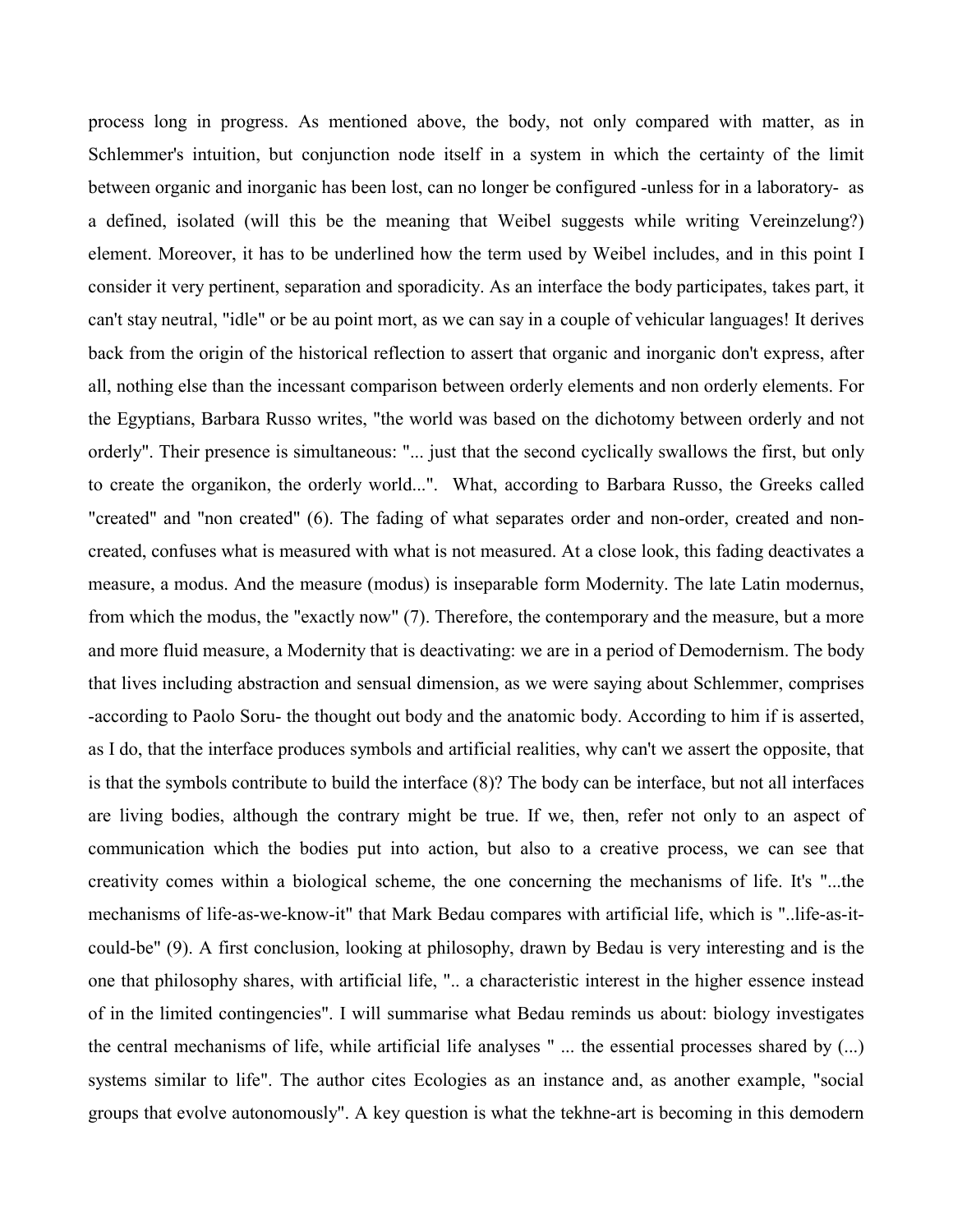scenery if, on one side we think of human sensitivity, almost as a original aesthetic cross-reference, and on the other side of a scenery that can be shaped as a chaotic system. The scenery that sees us all immersed in bionomic relations, all caught up in interaction between environment and the beings that populate it, presents a range of interfaces that go... from life to artificial life. If I am allowed an heterodox assertion, aesthetics is now beyond beauty, is apt to the essential perception, to the aisthenasthai. The perception, the drive to perception, to the ability to receive sensorial impressions esthesia - seems to me a vital function of arts that, after beauty, ugliness, connection for the sake of connection, the trash, are produced in societies where no longer the diffused aesthetics permeate the reference paradigm, but the evolutionary processes, adaptation and metabolism, in other words the processes of life. The philosophical reflection that, for years, concern artificial intelligence, the cognitive thought, the technological paradigm, belongs to the postmodern's decline or rather, to say it in a more classical and pertinent way, to the decline of the conditions of postmodernity. With hindsight I quote in the plural and not in the singular: condition and postmodernity, as instead is in their most lucid and classic treatment (Lyotard), therefore carrying out myself too an operation not immune from a modern heritage. Finally I return to Mark Bedau who, as is to be expected, discriminates very well between analogous fields of artificial intelligence and of artificial life, therefore between "..cognitive processes such as reasoning, memory and perception" and "...characteristic processes of living systems"(10). What Bedau calls "interdisciplinary innovation", innovation within which he places artificial life rather than the science of chaos, is part -although not single part- of our relation with the environment. We are only apparently all cyborgs: the adaptation of living systems is extremely slow! Little matters, besides, if the technologies will extend the bodies more than the bodies will extend the technologies, most likely both things have occurred. Creativity inherent in the tekhne-work of art is based on a gap that is produced between order and non-order: the unremovable artificiality of the work transforms the existing creating a different configuration, another organikon.

## **References**

 (1) Margaret A.Boden, "Use of the computer and creativity" in The digital Phoenix-How Computers are Changing Philosophy, Blackwell Publishers Ltd and The Metaphilosophy Foundation, Oxford, UK, 1998).